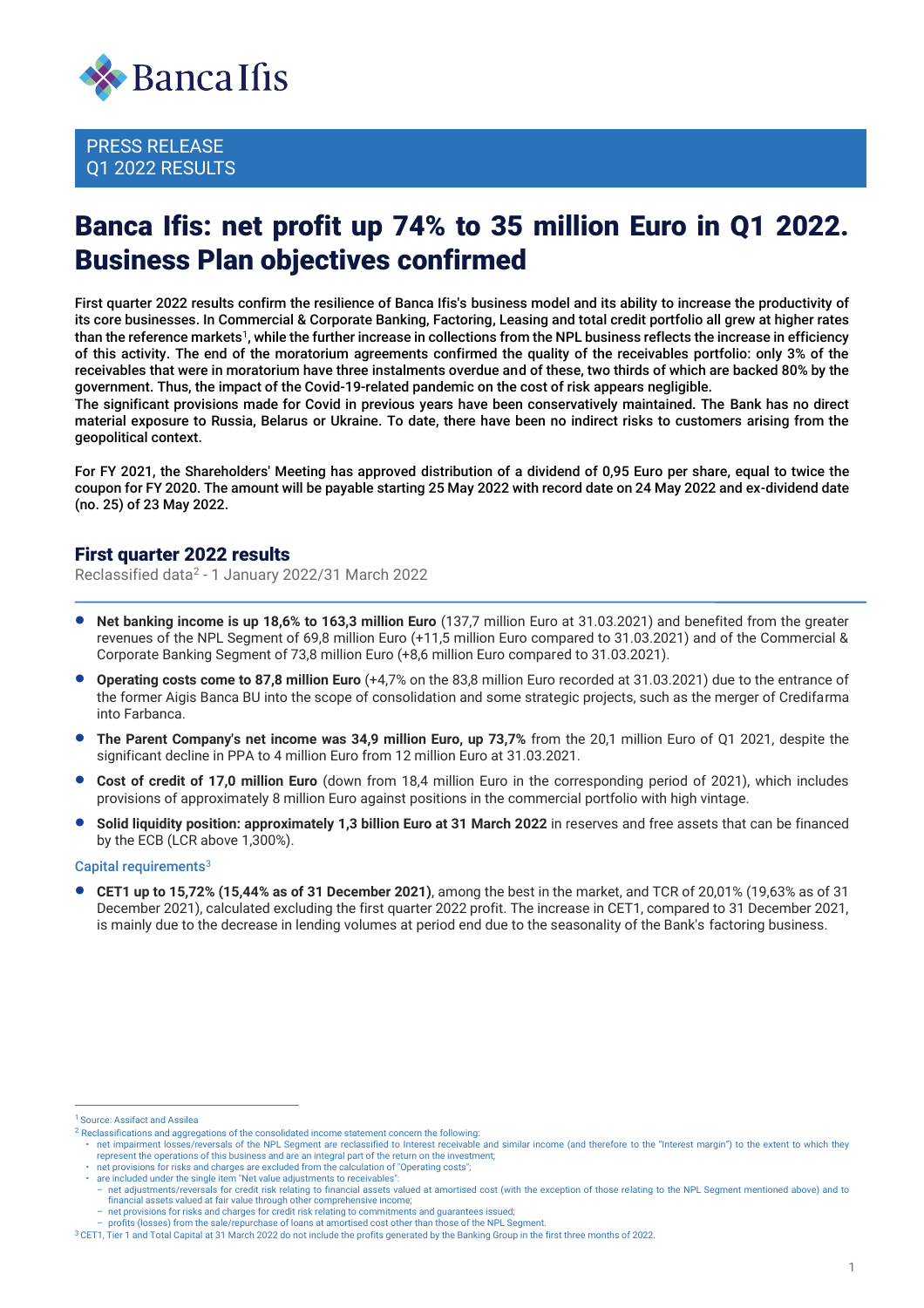

Mestre, 12 May 2022 – The Board of Directors of Banca Ifis met today under the chairmanship of Sebastien Egon Fürstenberg and approved the results for Q1 2022.

"The results for the first quarter of 2022, up significantly compared to the same period in 2021 with net income up 74% to 35 million Euro, were achieved thanks to the excellent performance of all areas of the Bank", **declares Frederik Geertman, CEO of Banca Ifis**.

"Revenues in the **Commercial & Corporate Banking Segment**, up 13% compared to the same quarter last year, reflect the dynamism of the commercial network supported by the ongoing digitisation process. The results are evident in all the main business units, which in the first quarter of 2022 reported growth rates outperforming the reference markets: factoring turnover grew by 19% (compared to +14% for the market), the car leases disbursed grew by +5% (compared to 1% for the market). In addition, the "Ifis4business" platform, which makes it possible to offer the client a digital and multichannel experience, now covers 40% of factoring clients and, by the end of June, will be extended to the entire client portfolio.

In the **NPL Segment**, the cash recoveries on the NPL portfolios acquired, equal to 91 million Euro (+13% compared to 81 million Euro in the first quarter of 2021), confirm the quality of the portfolio and the increase in productivity of the NPL collection activity, which is among the best in the Italian market", **Frederik Geertman points out**.

**"The end of the moratorium arrangements has demonstrated the quality of the Bank's loans portfolio**. Of the original total of receivables in moratorium at 31 March 2022, only 3%, amounting to 20 million Euro, have three instalments outstanding, of which 13 million Euro are 80% backed by the government and 6 million Euro are lease receivables whose underlying asset has a high residual value.

**As regards the geopolitical context in Russia, Belarus and Ukraine, the Bank does not have any material exposure towards the three markets is carefully monitoring the direct impacts on both direct** - deriving from the decline in import/export activity - and **indirect customers** - deriving from the increase in energy and raw material costs. Based on a survey of 560 companies operating in the most impacted sectors - steel, energy, wheat, luxury, automotive, ceramics and paper mills – Banca Ifis deems its risk position to be manageable under the scope of standard business relations. The Bank's exposure to customers with high direct impact is modest, while customers reporting high indirect impacts (approximately 40%) mainly enjoy good economic and financial standing and therefore represent a limited credit risk.

The Bank has maintained a conservative approach to assessing credit risk. **In the first quarter, provisions for credit risks amounted to 17 million Euro and included adjustments of 8 million Euro against positions in the commercial portfolio with high vintage.** The significant provisions made for Covid in previous years have been conservatively maintained.

**The Bank's proprietary portfolio**, amounting to 2,7 billion Euro at 31 March 2022, made a constant contribution to revenues, whilst maintaining an extremely limited risk profile, as around 90% of it consists of securities issued by the Italian State and leading financial institutions. The proprietary portfolio is managed with a long-term strategy and the objective of reducing the volatility of the income statement; indeed, less than 1% of the portfolio has a direct impact on the income statement. Exposure to securities linked to rising rates and inflation - amounting to around 34% of the bond portfolio - and the reinvestment of around 500 million Euro of Italian government bonds matured in April 2022 will make an increasing contribution in terms of interest income in a context of rising rates.

CET1 at 15,72% is among the best in the market and guarantees stability to the dividend payout. For FY 2021, the dividend of 0,95 Euro per share confirms the 50% payout envisaged in the 2022-24 Business Plan", **Frederik Geertman concludes**.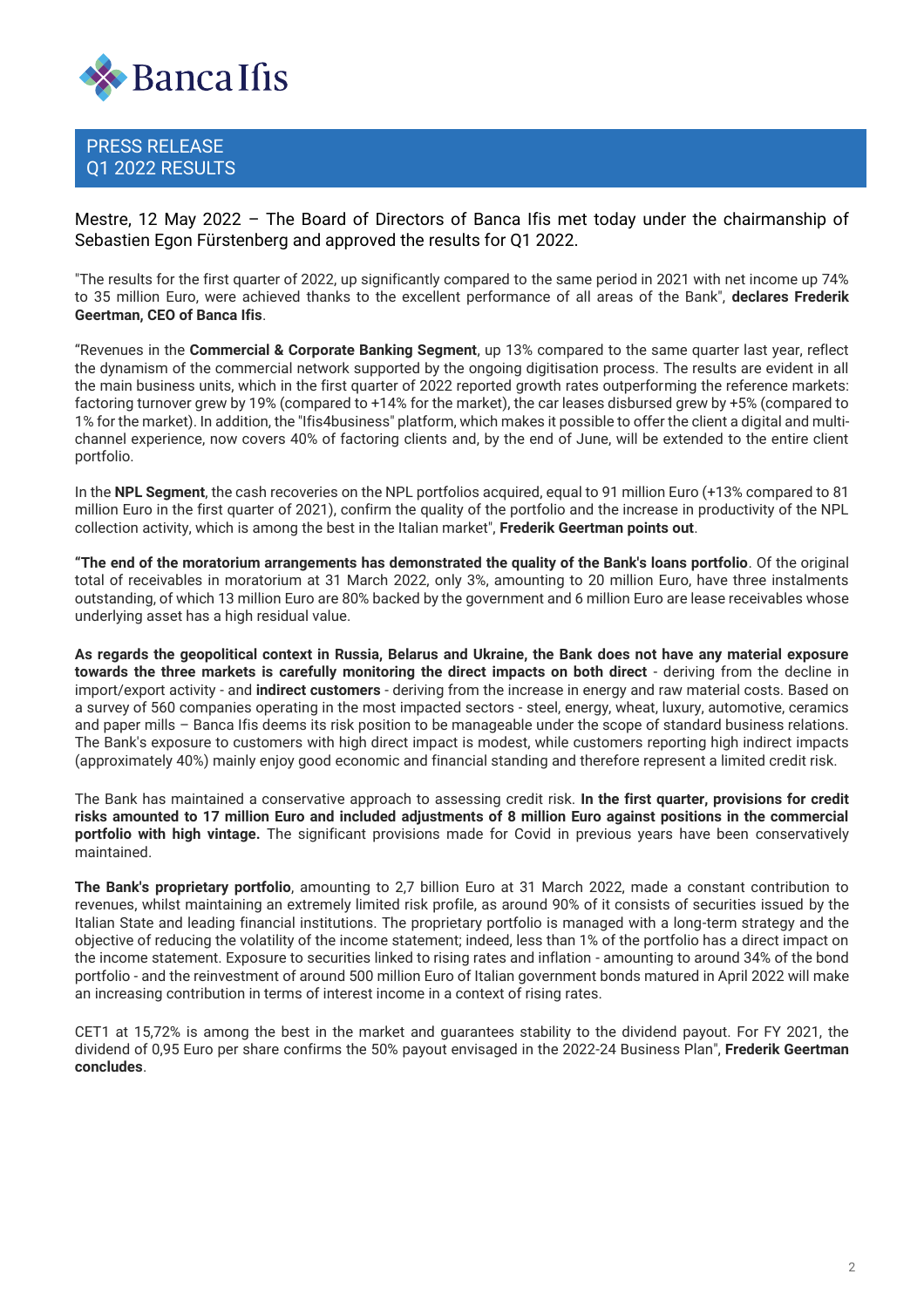

## **Highlights**

#### RECLASSIFIED DATA<sup>4</sup>

The Banca Ifis Group's consolidated income statement for the first three months of 2022 reported a profit attributable to the Parent Company of 34,9 million Euro.

Highlights from the Banca Ifis Group's income statements for the first three months of 2022 are set out below.

#### Net banking income

Net banking income totalled 163,3 million Euro, up 18,6% from 137,7 million Euro at 31 March 2021. Contributing to this result was the growth in average loans, which mainly benefited the Factoring and Lending areas, with a growth in average loans.

Net banking income of the NPL Segment grows by 11,5 million Euro on the same period of the previous year. The contribution of out-of-court collection is up 4,3 million Euro, while legal collection contributes 2,3 million Euro in higher revenues thanks to the increased production of both injunctions and foreclosures.

Finally, activity on the proprietary portfolio contributes 10,2 million Euro to net banking income, thanks to the 4,0 million Euro increase in net interest income, due to the combined effect of the write-back of the inflation linked component and the growth of the portfolio valued at amortised cost. In addition, the result for the period of the Proprietary Finance segment benefited from higher profits from the sale of securities in portfolio for 2,8 million Euro as well as higher profits from trading activities for 3,1 million Euro.

## Operating costs

**Operating costs** totalled 87,8 million Euro, showing an increase of 4,7% on 31 March 2021.

Below are details of the item's main components.

- Personnel expenses amounted to 36,6 million Euro. The increase is due both to an increase in the number of staff on the payroll at the reporting date and to higher variable remuneration (up 0,6 million Euro). The number of Group employees at 31 March 2022 was 1.840 as compared with 1.765 resources at 31 March 2021.
- Other administrative expenses, at 31 March 2022, which come to 53,6 million Euro rise by 2,1% on 31 March 2021.
- Other net operating income amounted to 6,4 million Euro, down slightly on the 6,8 million Euro recorded for the same period of the previous year.

#### Net impairment losses

Net adjustments for credit risk amounted to 17,0 million Euro as of 31 March 2022 compared to net adjustments of 18,4 million Euro as of 31 March 2021 (an improvement of 7,7%), and included provisions of 0,6 million Euro related to credit risk associated with commitments to disburse funds and guarantees, which decreased from the balance of 2,3 million Euro as of 31 March 2021. In particular, the Factoring Area in the first quarter of 2022 recorded net adjustments for credit risk of 9,3 million Euro. These provisions take into account the possible implications deriving from the continuation of the political-economic scenario and the related effects on customers, as well as additional write-downs on commercial exposures with higher vintage. This negative contribution is juxtaposed by the Corporate Banking & Lending Area, whose net value adjustments on loans came to 4,5 million Euro, down 1,4 million Euro compared to the same period of the previous year. Finally, the Governance & Services and Non-Core Segment contributed with a decrease in net adjustments to 2,5 million Euro compared with 11,0 million Euro in the same period of the previous year, which was influenced by provisions on a singularly significant position.

<sup>4</sup> Reclassifications and aggregations of the consolidated income statement concern the following:

<sup>•</sup> net impairment losses/reversals of the NPL Segment are reclassified to interest receivable and similar income (and therefore to the "Interest margin") to the extent to which they represent the operations of this business and are an integral part of the return on the investment;

net provisions for risks and charges are excluded from the calculation of "Operating costs";

<sup>•</sup> are included under the single item "Net value adjustments to receivables":

<sup>–</sup> net adjustments/reversals for credit risk relating to financial assets valued at amortised cost (with the exception of those relating to the NPL Segment mentioned above) and to financial assets valued at fair value through other comprehensive income;

<sup>–</sup> net provisions for risks and charges for credit risk relating to commitments and guarantees issued;

<sup>–</sup> profits (losses) from the sale/repurchase of loans at amortised cost other than those of the NPL Segment.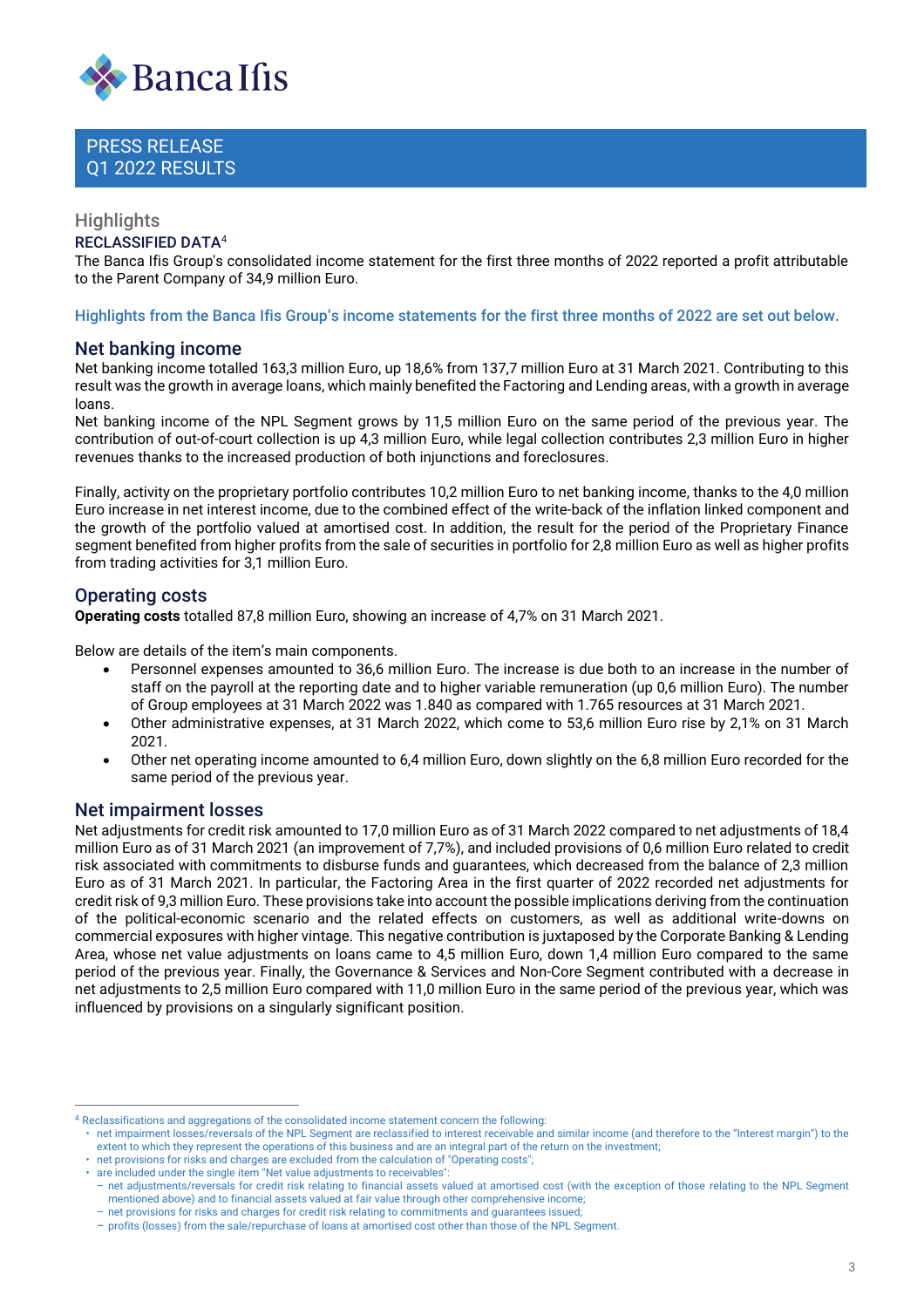

#### Net allocations to provisions for risks and charges

At 31 March 2022, net allocations to provisions for risks and charges amounted to 6,4 million Euro, an increase of 26,0% on the 5,1 million Euro at 31 March 2021. The change of 1,3 million Euro is substantially due to increased provisions of 1,9 million Euro for the Single Resolution Fund, partially offset by releases on closed disputes.

#### Net profit attributable to the Parent Company

At 31 March 2022, the net profit attributable to the Parent company amounted to 34,9 million Euro, up 14,8 million Euro on the same period of 2021.

#### Focus on individual Segments

Below are the main dynamics recorded in the individual Segments that go towards forming the economic-equity results at 31 March 2022.

Net profit from the **Commercial & Corporate Banking Segment** is essentially in line with 31 March the previous year and came to 14,2 million Euro. The result is driven by the growth in net banking income of 8,6 million Euro, offset by the increase in net adjustments for credit risk of 7,0 million Euro and the increase in operating costs of 2,6 million Euro. Net banking income derives from the combined effect of the various areas of the business, as described below:

- The contribution made by the **Factoring Area** towards net banking income booked by the Commercial & Corporate Banking Segment came to 39,9 million Euro in the period, up 17,2% on the same period of last year. This result was due to the greater contribution both of net interest income (25,3 million Euro, +24,0%) and net commission income (14,6 million Euro, +8,7%). During the period, the net banking income rose by 5,8 million Euro on the same quarter of 2021;
- Net banking income from the **Leasing Area** amounted to 15,2 million Euro, +11,5% on 31 March 2021. This higher margin is due for 0,6 million Euro to lesser interest expense following a review of internal transfer rates and for 0,6 million Euro to greater interest income and for 0,3 million Euro to greater net commission income;
- Net banking income of the **Corporate Banking & Lending Area** came to 18,8 million Euro, up 1,2 million Euro on 31 March 2021.

The increase of operating costs of 2,6 million Euro is primarily due to higher personnel expenses for the overall increase in fixed and variable remuneration, mainly influenced by the increase in the workforce and the reinstatement of the particularly prudent remuneration policies in the period Covid-19, as well as higher consulting costs for strategic activities of the Group and pertaining to the Segment.

Period profit of the **NPL Segment** is approximately 19,4 million Euro, up 69,1% on the same period of 2021. The net banking income of the Segment amounted to 69,8 million Euro (+19,8%) as compared with 58,3 million Euro at 31 March 2021. The increase is due to both the increase in the mass of loans at amortised cost, which generated interest income of 39,0 million Euro, and the improvement in expected cash flows based on realised collections, which in turn generated interest income of 34,1 million Euro, the positive effect on net interest income is 10,0 million Euro at 31 March 2022 (67,6 million Euro) compared with the result of 57,6 million Euro at 31 March 2021.

Collections made in the NPL Segment in Q1 2022 came to 91,1 million Euro, +12,6% on the 80,9 million Euro booked for Q 2021 and include the instalments collected on realignment plans, garnishment orders and transactions performed. Operating expenses are substantially in line with the first quarter of 2021.

Profit for the period for the **Governance & Services and Non-Core Segment** at 31 March 2022 is 1,7 million Euro compared to a loss of 5,3 million Euro at 31 March 2021. The Segment's net banking income amounts to 19,7 million Euro, up 5,4 million Euro on the same period of the previous year and is due to growth of 12,6 million Euro in the Governance & Services area, offset by a lower contribution of 7,2 million Euro from the run-off activities of the Non-Core Area. In particular, as previously mentioned, growth in the Governance & Services Area is driven by the performance of the proprietary portfolio in terms of both higher interest income and trading income.

Operating costs come to 8,5 million Euro, up 1,6 million Euro on 31 March 2021. The increase compared with the same period of the previous year is due to ICT investments on the retail collection platform and higher legal and consulting expenses in the Governance & Services Area.

The breakdown of the main statement of financial position items of the Banca Ifis Group at 31 March 2022 is shown below.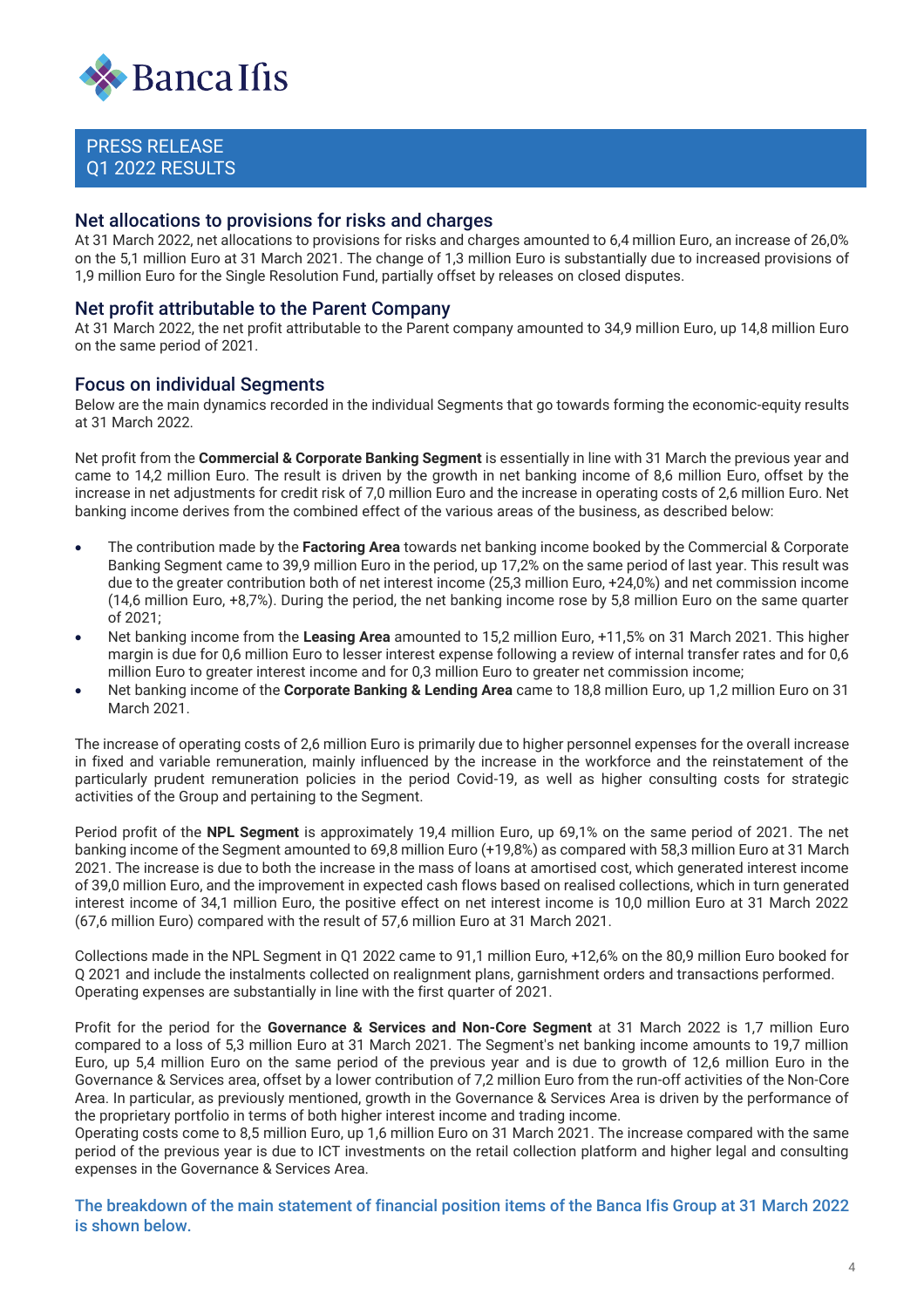

#### Receivables due from customers measured at amortised cost

Total receivables due from customers measured at amortised cost amounted to 10.276,5 million Euro, in line with 31 December 2021 (10.331,8 million Euro). The item includes debt securities for 2,2 billion Euro (2,0 billion at 31 December 2021). The **Commercial & Corporate Banking Segment** recorded a slowdown (-3,4%) concentrated in the **Factoring Area**  (-7,4%), against the substantial stability of the **Leasing and Corporate Banking Areas**. The **Governance & Services and Non-Core Segment** increased by 170,5 million Euro, primarily due to the effect of debt securities purchases during the period. **NPL Segment** loans are essentially stable compared to 31 December 2021.

Total net non-performing exposures, which are significantly affected by the receivables of the **NPL Segment**, amounted to 1.721,4 million Euro at 31 March 2022, compared to 1.736,9 million Euro at 31 December 2021.

Net of the NPL Segment portfolio, non-performing loans come to 260,7 million Euro, down 7,8% on the 282,7 million Euro recorded at 31 December 2021.

## Funding

During the first three months of 2022, the Group continued its strategy of differentiating between distribution channels, in order to ensure a better balance with respect to retail funding. The Group has surplus liquidity in respect of its needs (approximately 1,2 billion Euro at 31 March 2022 in reserves and free assets that can be financed in the ECB), thereby enabling it to easily respect the LCR and NSFR limits (with indexes more than of 1.300% and 100% respectively). At 31 March 2022, total funding came to 10.612,3 million Euro, -1,6% on the end of FY 2021; the funding structure was as follows:

- 53,6% customers;
- 9,9% debt securities;
- 13,3% Asset Backed Securities (ABS);
- 19,1% TLTROs;
- 4,1% other.

Amounts due to customers amounted to 5.683,3 million Euro at 31 March 2022: in line with 31 December 2021, recording substantial stability in retail deposits, which amounted to 4.506,0 million Euro at the end of March 2022.

Amounts due to banks amounted to 2.465,7 million Euro, down 5,1% compared to the figure for December 2021 due to less recourse to short-term payables both to Central Banks and via repurchase agreements.

Securities outstanding as of 31 March 2022 amounted to 2.463,3 million Euro, down slightly (-1,7%) led by the two ABCP Programme and Emma securitisations, which recorded a slight physiological decline after December 2021.

## **Equity and ratios<sup>4</sup>**

At 31 March 2022, the Group's consolidated shareholders' equity stood at 1.642,0 million Euro, up from the 1.623,9 million Euro recorded at the end of 2021. The main changes in consolidated equity are:

- the positive change relative to the period result pertaining to the Parent company of 34,9 million Euro;
- the positive change of 0,5 million Euro linked to the share-based component of variable remuneration.
- the positive change in shareholders' equity attributable to minority interests of 0,4 million Euro;
- the negative change of 9,9 million Euro connected with the repurchase of treasury shares to service the LTI plan;
- the net negative change of 7,8 million Euro in the valuation reserve due to actuarial gains, exchange rate adjustments and changes in the fair value of financial instruments with an impact on comprehensive income,

At 31 March 2022, the **ratios for the Banca Ifis Group** amounted to a CET1 ratio of 15,72% (compared with 15,44% at 31 December 2021), a Tier 1 ratio of 15,74% (15,45% at 31 December 2021) and a Total Capital Ratio of 20,01% (compared with 19,63% at 31 December 2021).

It should be noted that during the first quarter of 2022, the Banca Ifis Group received from the Bank of Italy the communication of the start of the prudential review procedure (so-called SREP); the procedure will be concluded within 90 days starting from 21 March 2022, a deadline by which the Group may submit documents that the Authority may evaluate in order to modify the minimum levels of capital ratios.

The new requirements will therefore be applied as of 30 June 2022 (the first useful date following the date of the conclusion of proceedings).

<sup>4</sup> CET1, Tier 1 and Total Capital at 31 March 2022 do not include the profits generated by the Banking Group in the first three months of 2022.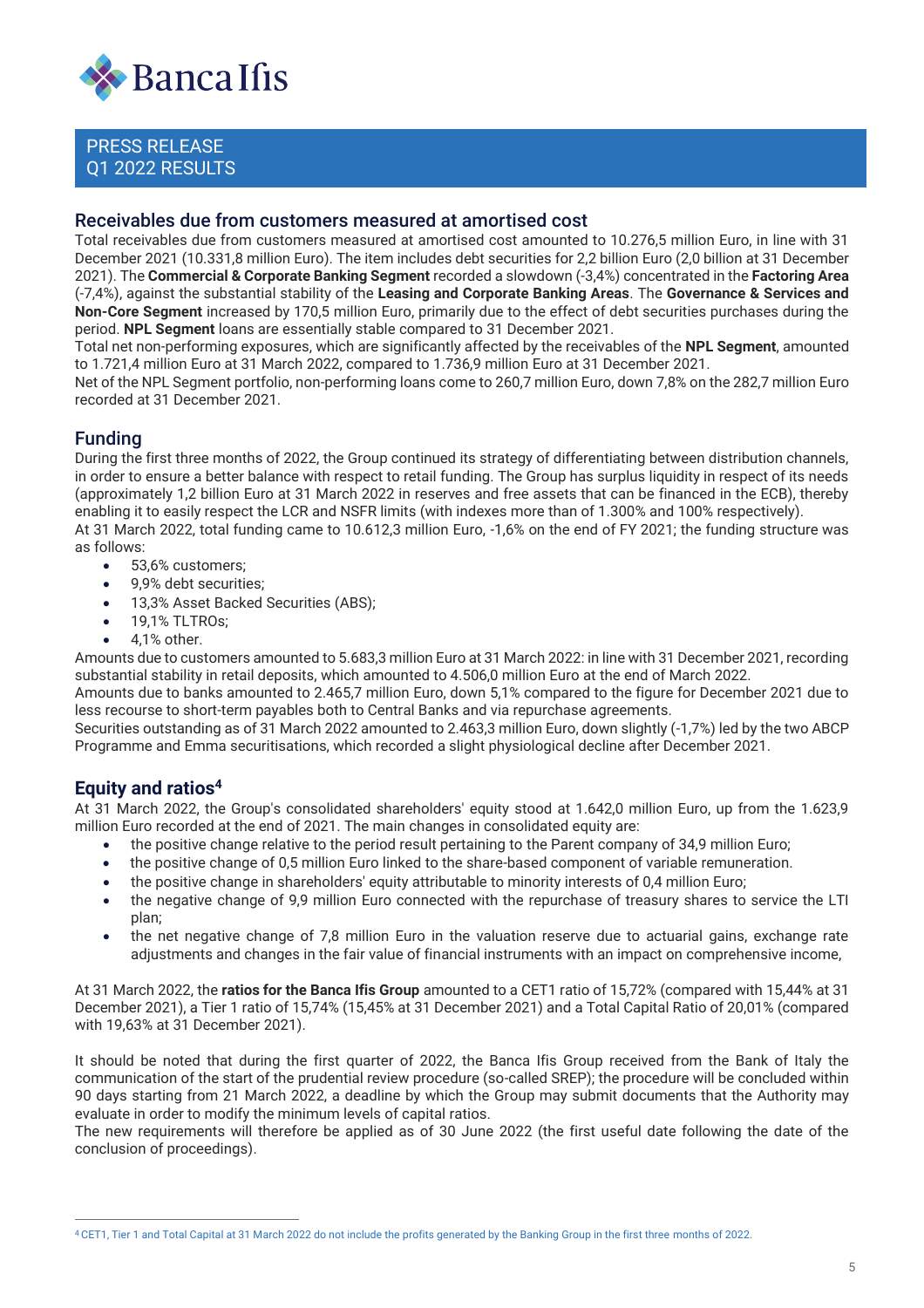

For the first quarter of 2022, consistent with 2021, the capital requirements at the consolidated level, including 2,5% as a capital conservation buffer to be met, are as follows:

- Common Equity Tier 1 (CET1) capital ratio of 8,12%, with a required minimum of 5,62%;
- Tier 1 Capital Ratio of 10,0%, with a required minimum of 7,5%;
- Total Capital Ratio of 12,5%, with a required minimum of 10,0%.

At 31 March 2022, the Banca Ifis Group easily met the above prudential requirements.

#### Significant events occurred in the period

The Banca Ifis Group transparently and promptly discloses information to the market, constantly publishing information on significant events through press releases. Please visit the "Investor Relations" and "Media" sections of the institutional website [www.bancaifis.it](http://www.bancaifis.itww/) to view all press releases.

#### Banca Ifis approves the Liquidity Funding Plan 2022

On 17 January 2022, the Board of Directors of Banca Ifis has approved the Liquidity Funding Plan 2022 for the evolution of the Bank's liquidity funding sources, with a view to sound and prudent management and in compliance with rules of prudence. The aim is to optimise the cost of funding, ensuring appropriate diversification and balance between sources in a sustainable composition and adequate to the risk tolerance thresholds. The 2022 Liquidity Funding Plan confirms the centrality and significant contribution of the Bank's direct retail funding through deposit and current account products and provides, with similar importance and relevance during the year, the increase of the stock of wholesale bonds issued by Banca Ifis with a market oriented target of 1,5 billion Euro at the end of 2022 (of which 400 million Euro of Tier 2 and 1,1 billion Euro of Senior Preferred) compared to the current value of 1,1 billion Euro.

#### Assignment by Moody's of the Baa3 rating with stable outlook

On 09 February 2022, Moody's assigned Banca Ifis a rating of Baa3 (investment grade) with a stable outlook due to the Bank's profitability and solid capital and liquidity position. The original text of the press release issued by Moody's is available on the rating agency's website [\(www.moodys.com\)](file:///C:/Users/dtammaro/AppData/Local/Microsoft/Windows/INetCache/Content.Outlook/F05WD9OF/www.moodys.com).

#### Banca Ifis D.O.E.S.: 2022-2024 Business Plan approved

On 10 February 2022, the Board of Directors of Banca Ifis approved the 2022-2024 Business Plan, based on which Banca Ifis will continue to focus on the business segments with the highest opportunity for growth and profitability to strengthen market leadership: Commercial and corporate banking for SMEs and NPLs. In 2024, 164 million Euro of net profit (161 million Euro in profit pertaining to the Parent Company) and an ROE of 9% are expected; in the three-year period 2022-2024, a cumulative net profit in excess of 400 million Euro is expected. The Bank aims to create shareholder value with a dividend payout of approximately a cumulative 200 million Euro over the period 2022-2024, making for a payout ratio of around 50%. CET1 is expected to be 15,1% as of 2024 and will conservatively be above 14% throughout the plan period. The Business Plan is based on four pillars, summarised in the acronym D.O.E.S, which leverage on Digitisation, Openness (i.e. the Bank-as-a-platform model), Efficiency and Sustainability. The Plan period envisages 200 new hires, of whom 150 young adults, and a training and reskilling program to strengthen and expand on employees' distinctive skills.

#### Significant subsequent events

#### Merger by incorporation of Credifarma into Farbanca completed

On 11 April 2022 the merger by incorporation of Credifarma S.p.A. into Farbanca S.p.A., for which authorisation had been received from the Bank of Italy on 21 February 2022, was completed. Thanks to this operation, Banca Credifarma is born: the first specialised pole leader in financial services to pharmacies. The integration represents the completion of the project started with the acquisition of Farbanca in November 2020 and the starting point of a new reality equipped with the best skills in the provision of specialised credit to pharmacies thanks to the development of integrated digital services in a single large operator. The transaction is part of the initiatives of the 2022-2024 Business Plan aimed at further simplifying and specialising the organisational structure of the Banca Ifis Group. Post-integration synergies and cross selling with all the Group's financial products will allow Banca Credifarma to further develop its commercial presence in the reference segment. The extension of the investments in digital technology presented in the Business Plan will also speed up process innovation and the extension of the range of services offered, also thanks to new partnerships and consulting solutions complementary to the satisfaction of the needs of the pharmacy business.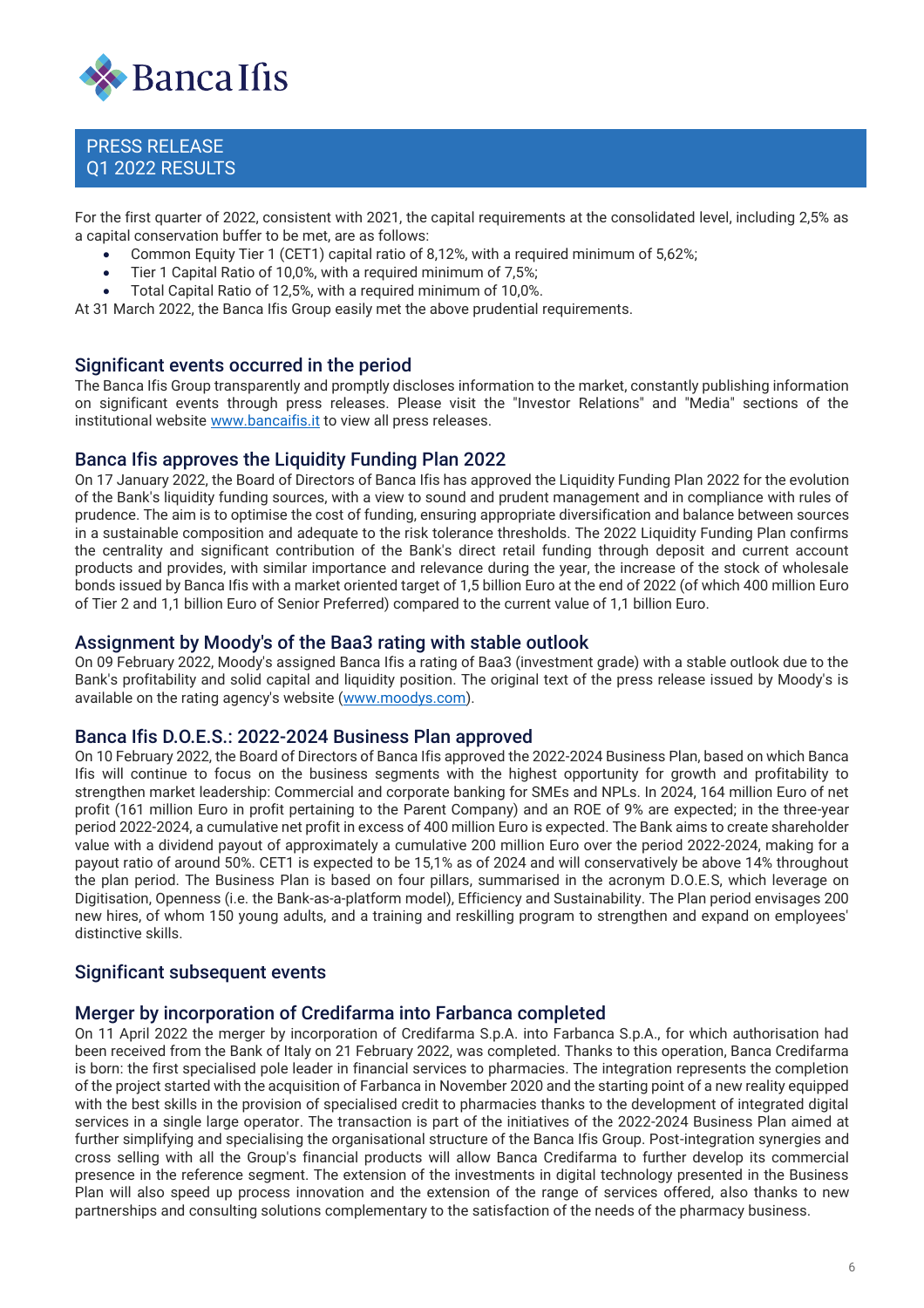

## Conclusion of the share buyback programme in support of the "2021-2023 LTI Plan"

On 22 April 2022, the program for the purchase of Banca Ifis ordinary shares to service the "2021-2023 LTI Plan", which had been initiated on 15 March 2022 and subject to authorization by the Shareholders' Meeting for a number of ordinary shares not exceeding 1.044.000 and for a maximum total value not exceeding 20,9 million Euro (the "Buy-Back Program"), was concluded. In execution of the Buy-Back Programme, Banca Ifis purchased a total of 1.044.000 shares (corresponding to the maximum number of treasury shares subject to the said authorisation) - equal to 1,940% of the share capital, for a total value of 19.281.157,88 Euro. Following the purchases made until 22 April 2022, considering the treasury shares already in portfolio, as of the closing date of the Buy-Back Programme, the Bank holds 1.383.139 treasury shares equal to 2,570% of the share capital.

## The Shareholders' Meeting has approved the 2021 financial statements and a dividend of 0,95 Euro per share

The ordinary Shareholders' Meeting of Banca Ifis, which met on 28 April 2022 in single call, chaired by Sebastien Egon Fürstenberg in accordance with the applicable provisions, and hence in the manner set out in Art. 106 of Decree-Law no. 18 of 17 March 2020, approved:

- Banca Ifis 2021 Annual Report;
- the distribution to shareholders of a dividend of 0,95 Euro, equal to double the coupon distributed in FY 2020 gross of any withholding taxes, per share, with ex-dividend date (coupon no. 25) on 23 May 2022, record date on 24 May 2022 and payment from 25 May 2022;
- the increase in the number of directors from 12 to 13, appointing as members of the Board of Directors for the three-year period 2022-2024 Simona Arduini, Antonella Malinconico, Beatrice Colleoni, Monica Billio, Sebastien Egon Fürstenberg, Ernesto Fürstenberg Fassio, Frederik Herman Geertman, Monica Regazzi, Paola Paoloni, Giovanni Meruzzi, Luca Lo Giudice and Roberta Gobbi and Roberto Diacetti. The members of the Board of Statutory Auditors were also appointed in the persons of: Andrea Balelli (Chairman), Franco Olivetti (Standing Auditor), Annunziata Melaccio (Standing Auditor), Marinella Monterumisi (Alternate Auditor) and Emanuela Rollino (Alternate Auditor);
- Section I of the document "Report on the Remuneration Policy and on remuneration paid" prepared in accordance with Art. 123-ter of Legislative Decree no. 58/1998. The Shareholders' Meeting also resolved in favour of Section II of the aforementioned document relating to the implementation of remuneration policies during FY 2021;
- the remuneration plan based on the assignment of Banca Ifis shares for certain corporate figures described in the information document drawn up pursuant to Art. 114-bis of Italian Legislative Decree no. 58/1998 and related implementing rules (Art. 84-bis of Consob Regulation no. 11971/1999);
- the assignment to PriceWaterhouseCoopers S.p.A. of the tasks related to the statutory audit of the accounts of Banca Ifis S.p.A. for the nine-year period 2023-2031.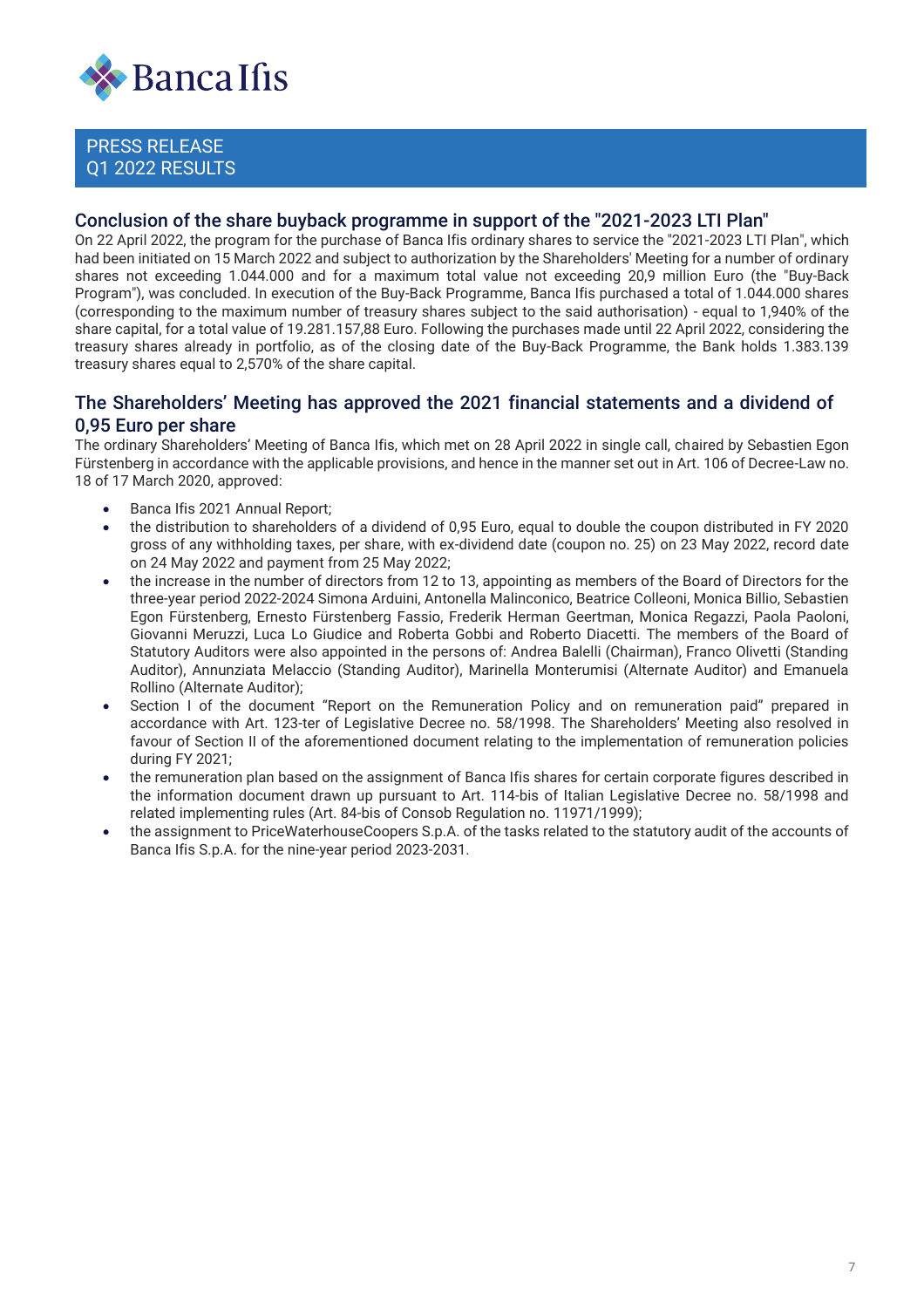

## Declaration of the Corporate Accounting Reporting Officer

Pursuant to article 154 bis, paragraph 2 of the Consolidated Law on Finance, the Corporate Accounting Reporting Officer, Mariacristina Taormina, declares that the financial information contained in this press release corresponds to the related books and accounting records.

#### **Rosalba Benedetto**

Head of Communications, Marketing and External Relations Banca Ifis S.p.A.

#### **Davide Tammaro**

Brand and Corporate Reputation Manager Banca Ifis S.p.A. M. +39 366 6258525

**Martino Da Rio** Head of IR and Corporate Development Banca Ifis S.p.A. M. +39 02 24129953

**Cristina Fossati, Luisella Murtas** Press Office Image Building +39 02 89011300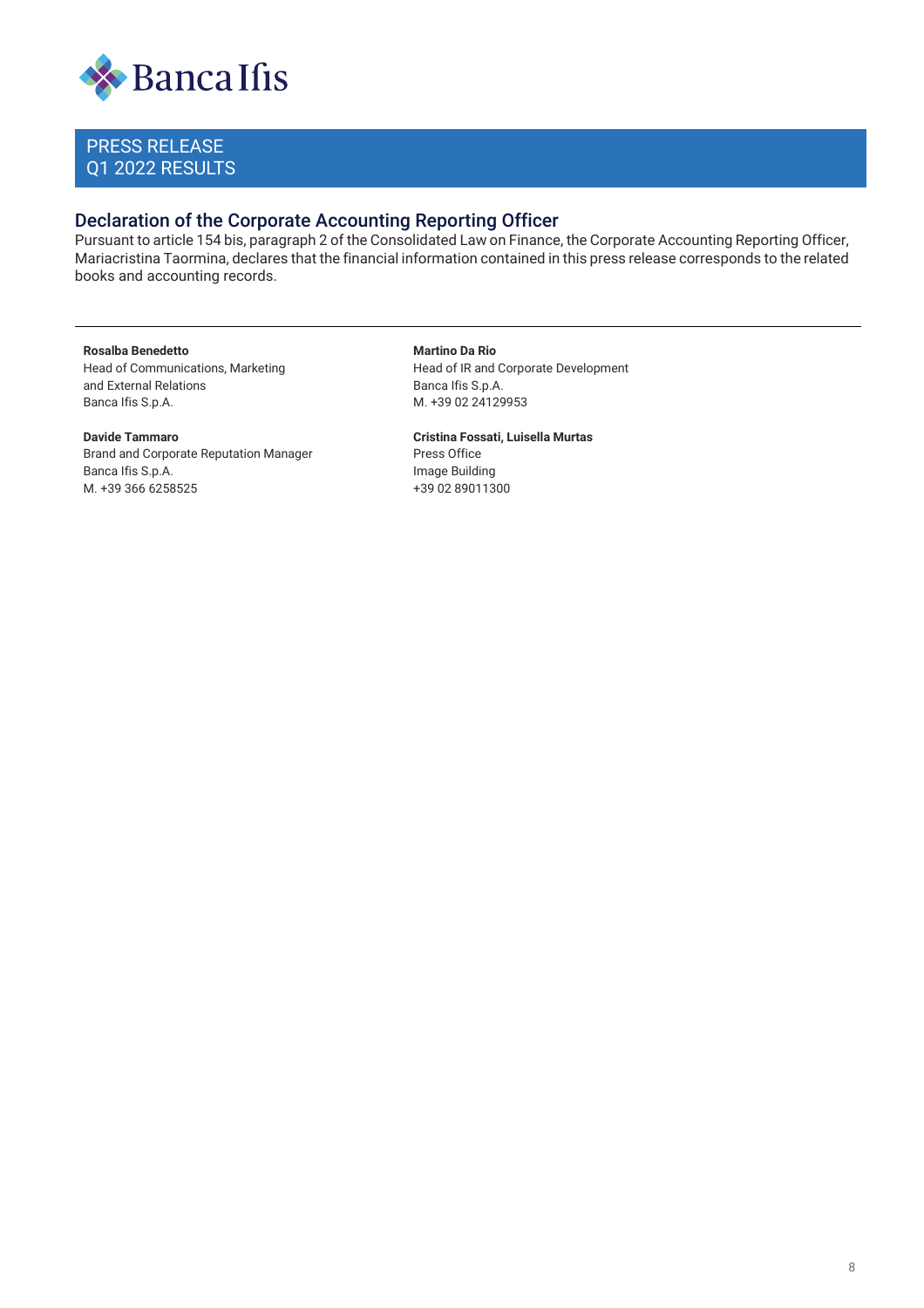

#### Reclassified Financial Statements

Reclassifications and aggregations of the consolidated income statement concern the following:

- net impairment losses/reversals of the NPL Segment are reclassified to interest receivable and similar income (and therefore to the "Interest margin") to the extent to which they represent the operations of this business and are an integral part of the return on the investment;
- net provisions for risks and charges are excluded from the calculation of "Operating costs";
- are included under the single item "Net value adjustments to receivables":
	- net adjustments/reversals for credit risk relating to financial assets valued at amortised cost (with the exception of those relating to the NPL Segment mentioned above) and to financial assets valued at fair value through other comprehensive income;
	- net provisions for risks and charges for credit risk relating to commitments and guarantees issued.

#### Reclassified Consolidated Statement of Financial Position

| <b>ASSETS</b><br>(in thousands of Euro)                                       | 31.03.2022 | 31.12.2021 |
|-------------------------------------------------------------------------------|------------|------------|
| Cash and cash equivalents                                                     | 216.111    | 355.381    |
| Financial assets held for trading                                             | 13.507     | 8.478      |
| Financial assets mandatorily measured at fair value through profit or loss    | 147.605    | 144.660    |
| Financial assets measured at fair value through other comprehensive<br>income | 598.574    | 614.013    |
| Receivables due from banks measured at amortised cost                         | 620.782    | 524.991    |
| Receivables due from customers measured at amortised cost                     | 10.276.457 | 10.331.804 |
| Property, plant and equipment                                                 | 125.965    | 120.256    |
| Intangible assets                                                             | 61.057     | 61.607     |
| of which:                                                                     |            |            |
| - goodwill                                                                    | 38.786     | 38.794     |
| Tax assets:                                                                   | 333.733    | 329.674    |
| a) current                                                                    | 45.444     | 45.548     |
| b) deferred                                                                   | 288.289    | 284.126    |
| Other assets                                                                  | 499.108    | 487.027    |
| <b>Total assets</b>                                                           | 12.892.899 | 12.977.891 |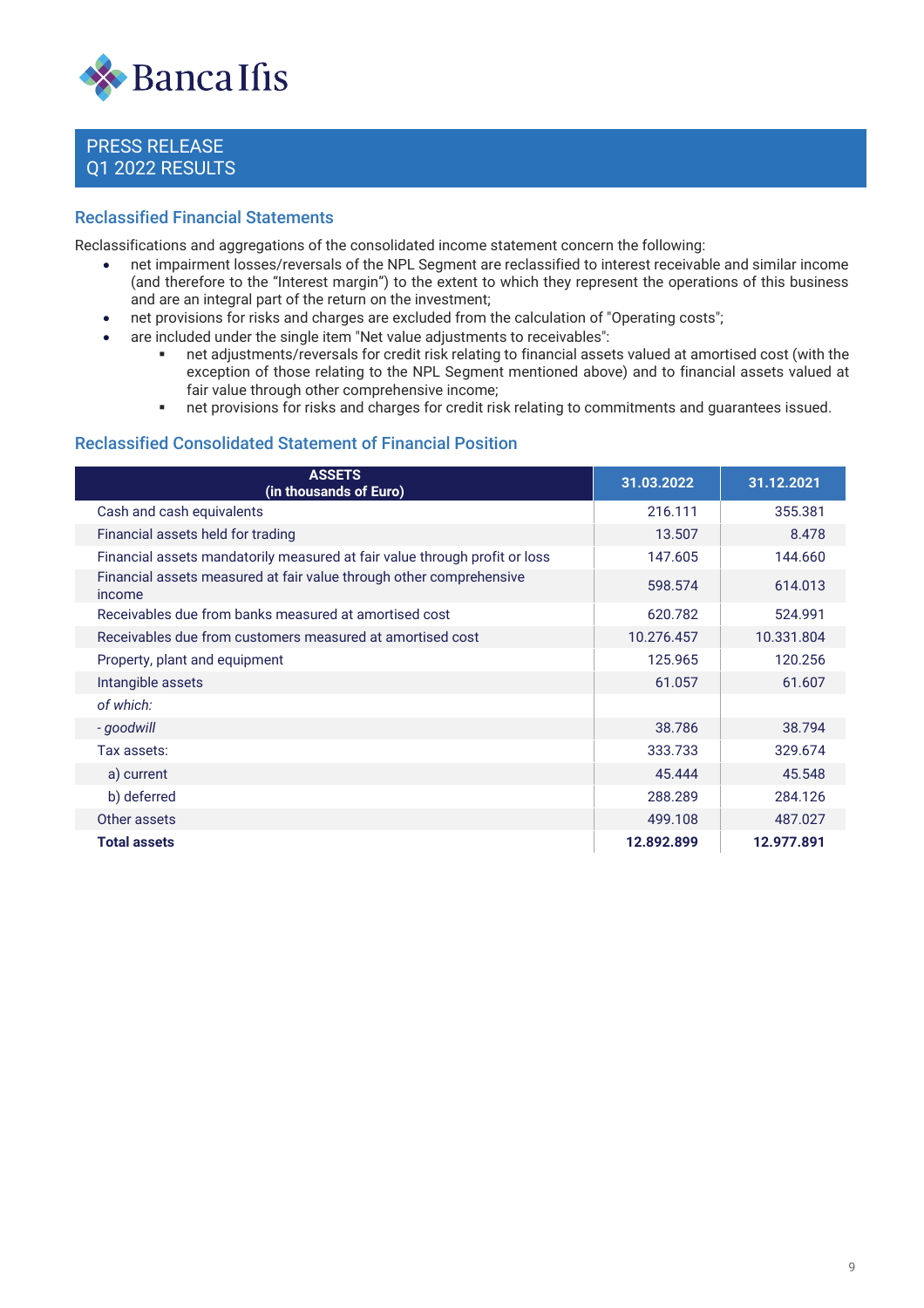

| <b>LIABILITIES AND EQUITY</b><br>(in thousands of Euro) | 31.03.2022 | 31.12.2021 |
|---------------------------------------------------------|------------|------------|
| Payables due to banks                                   | 2.465.729  | 2.597.965  |
| Payables due to customers                               | 5.683.346  | 5.683.745  |
| Debt securities issued                                  | 2.463.262  | 2.504.878  |
| Financial liabilities held for trading                  | 13.075     | 5.992      |
| Tax liabilities:                                        | 55.100     | 49.154     |
| a) current                                              | 21.934     | 16.699     |
| b) deferred                                             | 33.166     | 32.455     |
| <b>Other liabilities</b>                                | 489.514    | 436.107    |
| Post-employment benefits                                | 9.420      | 9.337      |
| Provisions for risks and charges                        | 71.409     | 66.825     |
| <b>Valuation reserves</b>                               | (35.715)   | (25.435)   |
| <b>Reserves</b>                                         | 1.491.480  | 1.367.019  |
| Share premiums                                          | 82.092     | 102.972    |
| Share capital                                           | 53.811     | 53.811     |
| Treasury shares (-)                                     | (12.763)   | (2.847)    |
| Equity attributable to non-controlling interests        | 28.191     | 27.786     |
| Profit for the period                                   | 34.948     | 100.582    |
| <b>Total liabilities and equity</b>                     | 12.892.899 | 12.977.891 |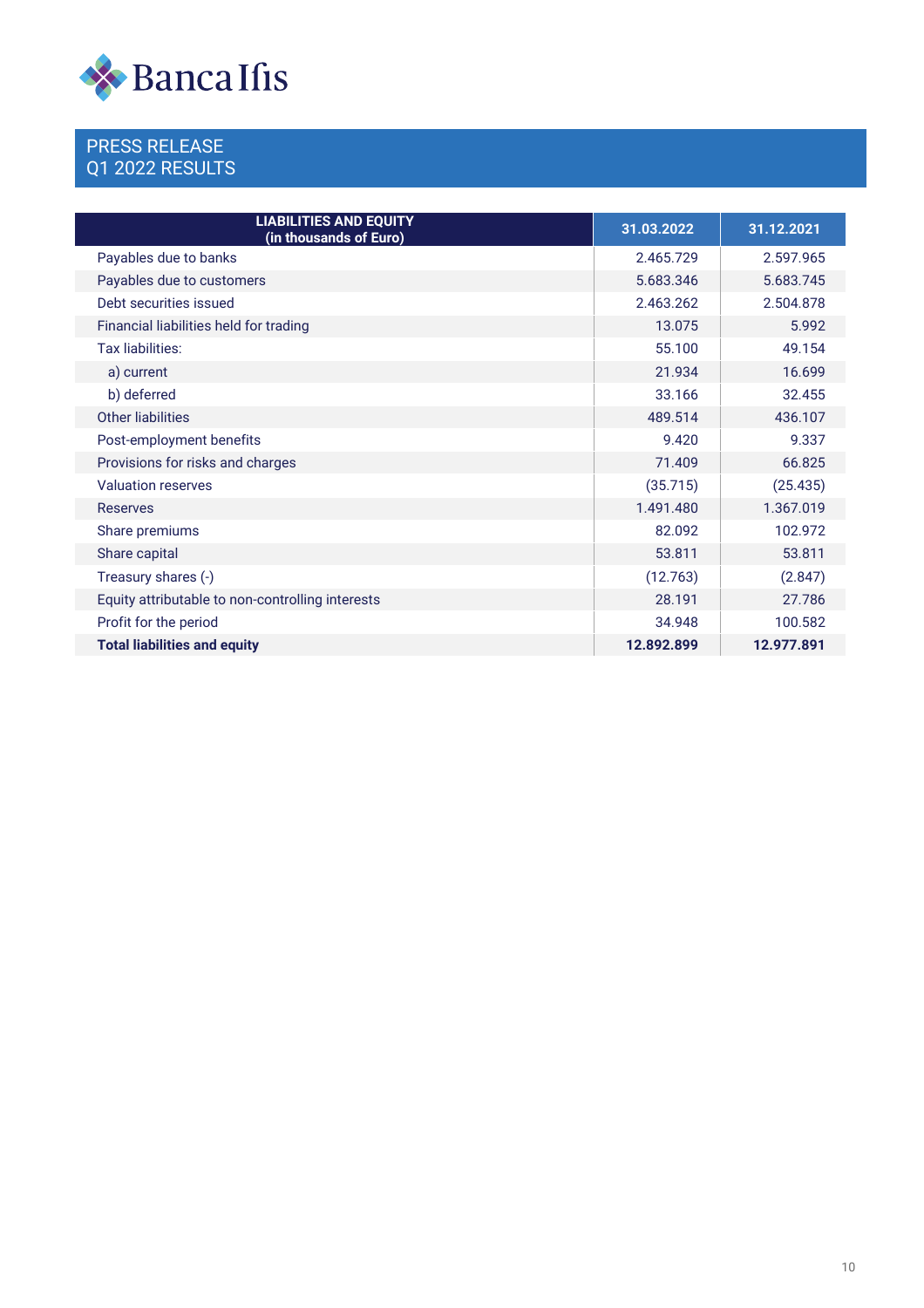

## Reclassified Consolidated Income Statement

| <b>ITEMS</b><br>(in thousands of Euro)                                                    | 31.03.2022 | 31.03.2021 |
|-------------------------------------------------------------------------------------------|------------|------------|
| Net interest income                                                                       | 131.069    | 115.827    |
| <b>Net commission income</b>                                                              | 20.725     | 18.767     |
| Other components of net banking income                                                    | 11.530     | 3.128      |
| <b>Net banking income</b>                                                                 | 163.324    | 137.722    |
| Administrative expenses:                                                                  | (90.133)   | (86.234)   |
| a) personnel expenses                                                                     | (36.565)   | (33.779)   |
| b) other administrative expenses                                                          | (53.568)   | (52.455)   |
| Net impairment losses/reversals on property, plant and equipment and<br>intangible assets | (4.080)    | (4.413)    |
| Other operating income/expenses                                                           | 6.390      | 6.800      |
| <b>Operating costs</b>                                                                    | (87.823)   | (83.847)   |
| Net credit risk losses/reversals                                                          | (17.008)   | (18.421)   |
| Net allocations to provisions for risks and charges                                       | (6.422)    | (5.095)    |
| Pre-tax profit from continuing operations                                                 | 52.071     | 30.359     |
| Income taxes for the period relating to continuing operations                             | (16.720)   | (9.590)    |
| Profit for the period                                                                     | 35.351     | 20.769     |
| Profit for the period attributable to non-controlling interests                           | 403        | 648        |
| Profit for the period attributable to the Parent company                                  | 34.948     | 20.121     |

# Own funds and capital adequacy ratios

| OWN FUNDS AND CAPITAL ADEQUACY RATIOS<br>(in thousands of Euro) | <b>AMOUNTS AT</b> |            |
|-----------------------------------------------------------------|-------------------|------------|
|                                                                 | 31.03.2022        | 31.12.2021 |
| Common Equity Tier 1 Capital (CET1)                             | 1.483.099         | 1.486.880  |
| Tier 1 capital                                                  | 1.484.833         | 1.488.624  |
| <b>Total Own Funds</b>                                          | 1.887.603         | 1.891.346  |
| <b>Total RWAs</b>                                               | 9.434.866         | 9.633.003  |
| CET1 ratio                                                      | 15,72%            | 15,44%     |
| <b>Tier 1 Ratio</b>                                             | 15,74%            | 15,45%     |
| <b>Total Capital Ratio</b>                                      | 20,01%            | 19,63%     |

*CET1, Tier 1 and Total Capital at 31 March 2022 do not include the profits generated by the Banking Group in the first three months of 2022.*